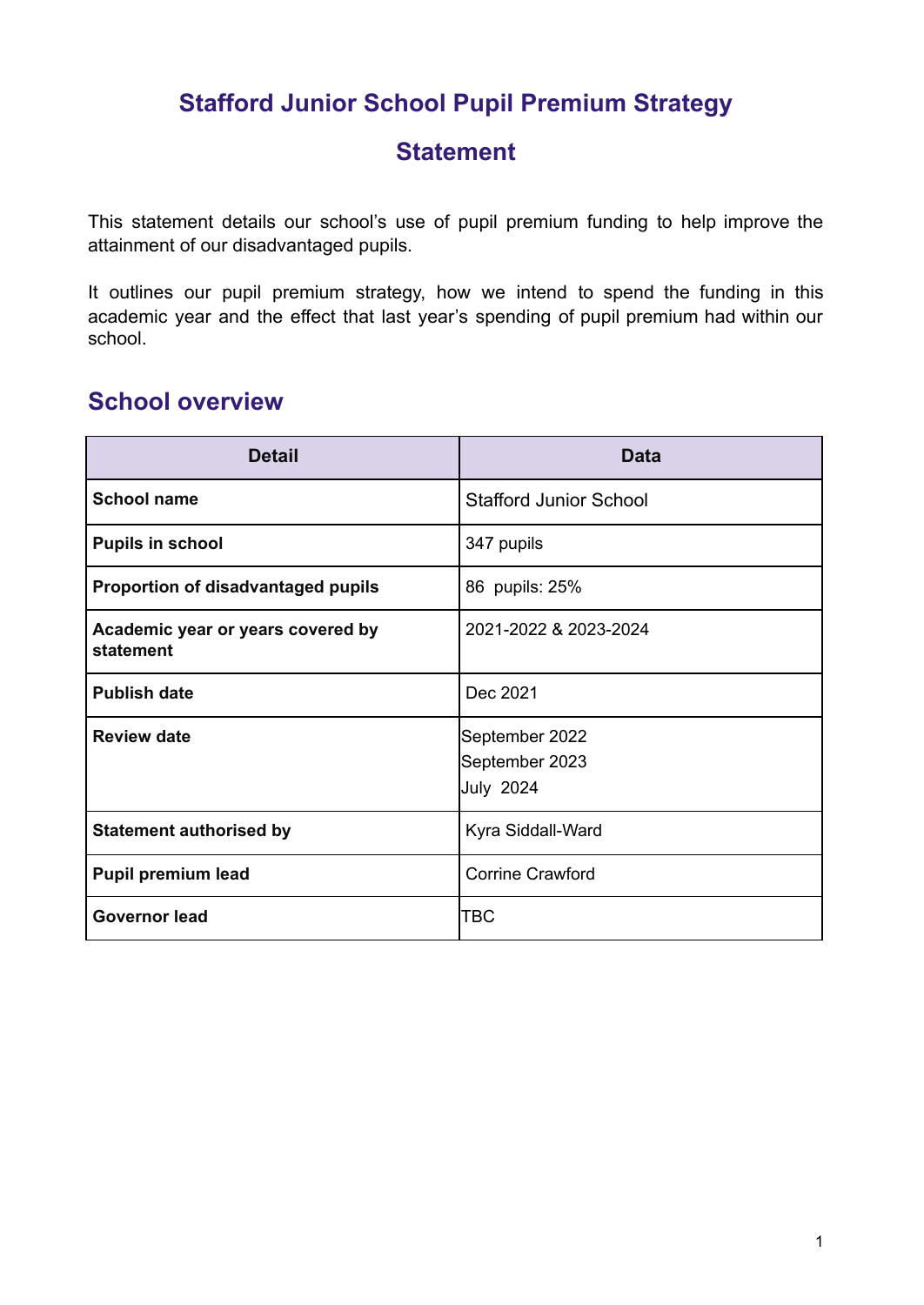# **Funding overview**

| <b>Detail</b>                                                                                                                    | <b>Amount</b> |
|----------------------------------------------------------------------------------------------------------------------------------|---------------|
| Pupil premium funding allocation this academic year                                                                              | £103,228      |
| Pupil premium funding unspent 2020 - 2021                                                                                        | £19,820       |
| Recovery premium funding allocation this academic year                                                                           | £10,875       |
| National Tutoring Programme (75%)                                                                                                | £7,973        |
| Covid Catchup 2020-2021 carry forward                                                                                            | £5,642.20     |
| Total budget for this academic year                                                                                              | £147,538.20   |
| If your school is an academy in a trust that pools this funding,<br>state the amount available to your school this academic year |               |

## **Disadvantaged pupil performance overview**

There will be no nationally published attainment data in 2021 and so the impact of the published plan cannot be fully evaluated. For attendance and exclusions, data is for the three full terms prior to the national lockdown.

| <b>Measure</b>                                                                | 2018  | 2019    | 2020                       | 2021   | 2022 | 2023 |
|-------------------------------------------------------------------------------|-------|---------|----------------------------|--------|------|------|
| Year <sub>6</sub><br>Reading, Writing,<br><b>Maths Combined</b>               | 20.8% | 24.4%   |                            |        |      |      |
| <b>Attendance</b>                                                             | 92.5% | 92.64%  | 93.88%<br>(Terms<br>$1-3)$ | 93.63% |      |      |
| <b>Fixed Term</b><br><b>Exclusion (FTE)</b><br><b>Number of</b><br>exclusions | 17    | No data | 24                         | 9      |      |      |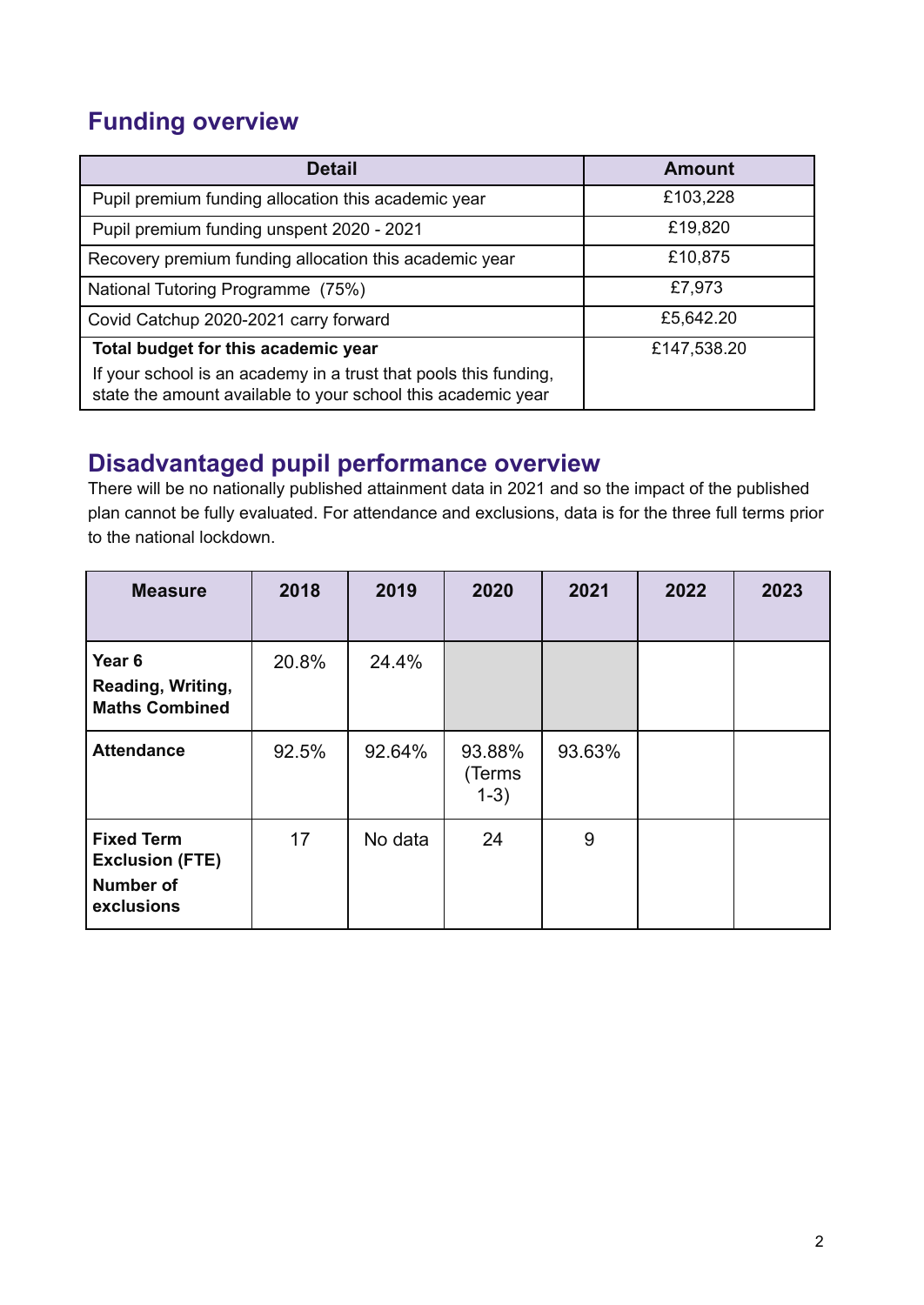# **Part A: Pupil premium strategy plan**

#### **Statement of Intent**

Our intent and ambition for our curriculum is that it is designed to be generally in line with the requirements of the National Curriculum and that pupil progress, including the most disadvantaged, is strong, so that results for the school are consistently above national averages in all phases for key performance measures.

The focus of our pupil premium strategy is to support disadvantaged pupils to achieve that goal, including progress for those who are already high attainers. We will consider the challenges faced by vulnerable pupils, such as those who have a social worker and young carers. The activity we have outlined in this statement is also intended to support their needs, regardless of whether they are disadvantaged or not.

Our pupil premium strategy is closely integrated with the School Priority Plan which aims to address key improvement priorities including those related to catch-up.

High-quality teaching is at the heart of our approach, with a focus on areas in which disadvantaged pupils require the most support. This is proven to have the greatest impact on closing the disadvantage attainment gap and at the same time will benefit the non-disadvantaged pupils in our school. Implicit in the intended outcomes detailed below, is the intention that non-disadvantaged pupils' attainment will be sustained and improved alongside progress for their disadvantaged peers.

Our approach will be responsive to the common challenges we have identified and individual needs, rooted in robust diagnostic assessment, not assumptions about the impact of disadvantage. The approaches we have adopted complement each other to help pupils excel.

To ensure they are effective we will:

- ensure disadvantaged pupils are challenged in the work that they're set
- act early to intervene at the point need is identified
- adopt a whole school approach in which all staff take responsibility for disadvantaged pupils' outcomes and raise expectations of what they can achieve.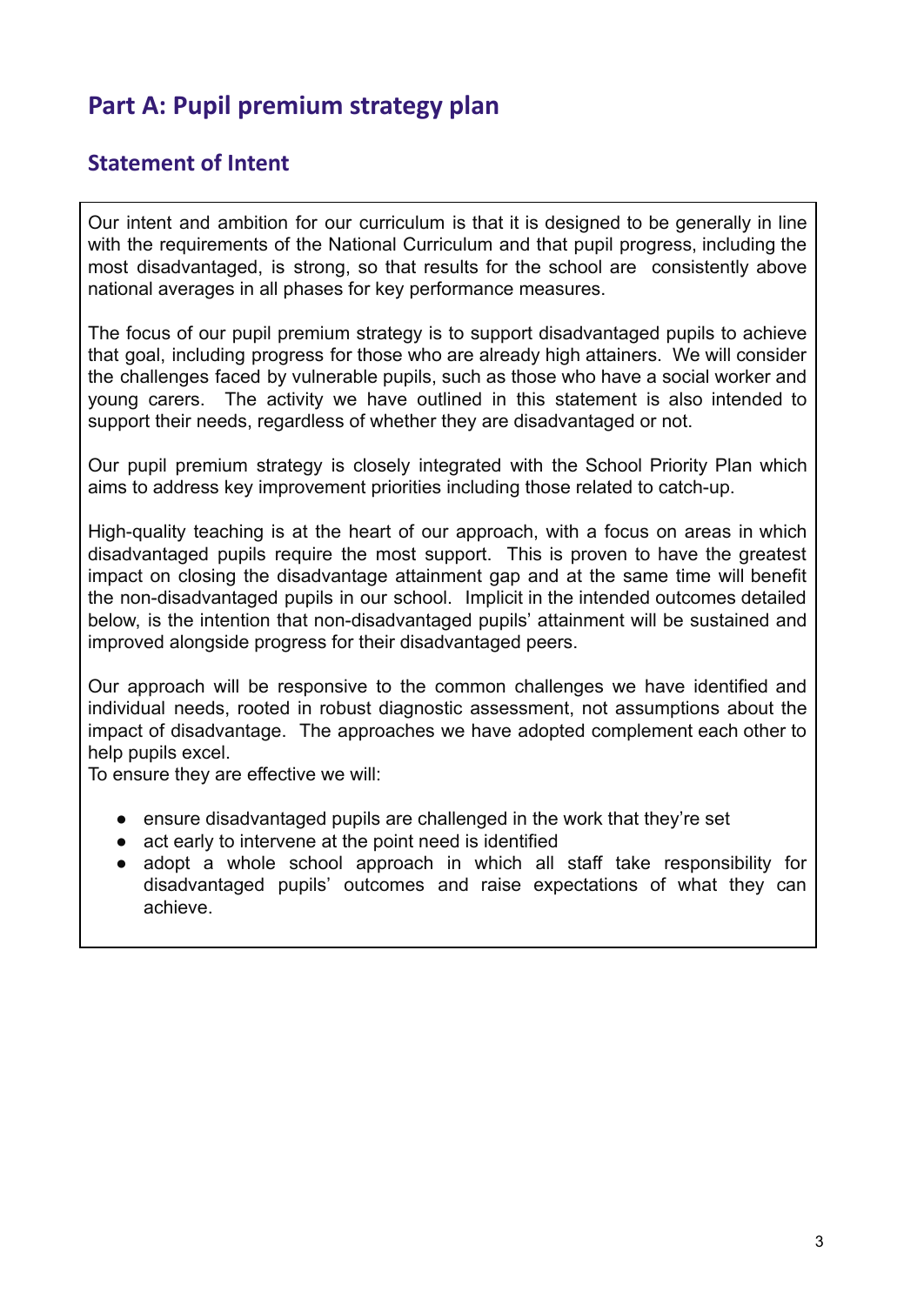# **Challenges**

This details the Key Challenges to achievement that we have identified among our disadvantaged pupils. Linked to the School Priority Plan.

| <b>Challenge</b><br>number | <b>Detail of challenge</b>                                                                                                                                                                                                    |
|----------------------------|-------------------------------------------------------------------------------------------------------------------------------------------------------------------------------------------------------------------------------|
| 1                          | <b>Attainment focusing on Writing and Maths:</b>                                                                                                                                                                              |
|                            | Using our internal data (2020-21) we can see there is an attainment<br>gap between our disadvantaged and non-disadvantaged pupils in<br>Reading, Writing and Maths.                                                           |
|                            | 49% of Year 6 non disadvantaged pupils overall achieved Expected for<br>Reading, Writing and Maths combined in 2019 compared with 24% of<br>disadvantaged pupils. (No 2021 data)                                              |
|                            | 72% of Year 6 non disadvantaged pupils overall achieved Expected for<br>writing in 2019 compared with 39% of disadvantaged pupils. (No 2021<br>data)                                                                          |
|                            | 58% of Year 6 non disadvantaged pupils overall achieved Expected for<br>writing in 2019 compared with 34% of disadvantaged pupils. (No 2021<br>data)                                                                          |
|                            | 70% of Year 6 non disadvantaged pupils overall achieved Expected for<br>maths in 2019 compared with 37% of disadvantaged pupils. (No 2021)<br>data)                                                                           |
|                            | Our analysis of 2021 outcomes, although not published nationally,<br>show a similar gap.                                                                                                                                      |
| $\overline{\mathbf{2}}$    | <b>Reading</b>                                                                                                                                                                                                                |
|                            | An analysis of fluency reading ages, in Key Stage 1 and 2, shows that<br>there is a gap between disadvantaged and non-disadvantaged pupils.<br>This will have an impact on pupils' ability to access the whole<br>curriculum. |
|                            | In Year 3 52% of disadvantaged pupils are one year or more below<br>their chronological reading age.                                                                                                                          |
|                            | In Year 4 47% of disadvantaged pupils are one year or more below<br>their chronological reading age.                                                                                                                          |
|                            | In Year 5 42% of disadvantaged pupils are one year or more below<br>their chronological reading age.                                                                                                                          |
|                            | In Year 6 38% of disadvantaged pupils are one year or more below<br>their chronological reading age.                                                                                                                          |
| 3                          | <b>Attendance -</b>                                                                                                                                                                                                           |
|                            | Historically the attendance of disadvantaged pupils is below that of<br>non-disadvantaged pupils and this links with the lower overall<br>attainment of our disadvantaged pupils.                                             |
|                            | Our 2018-2019 overall attendance was 95.31% compared to 92.64%<br>for our disadvantaged pupils.                                                                                                                               |
| 4                          | Curriculum -                                                                                                                                                                                                                  |
|                            | The curriculum is not coherently planned to identify what pupils must<br>know and be able to do at defined end points.                                                                                                        |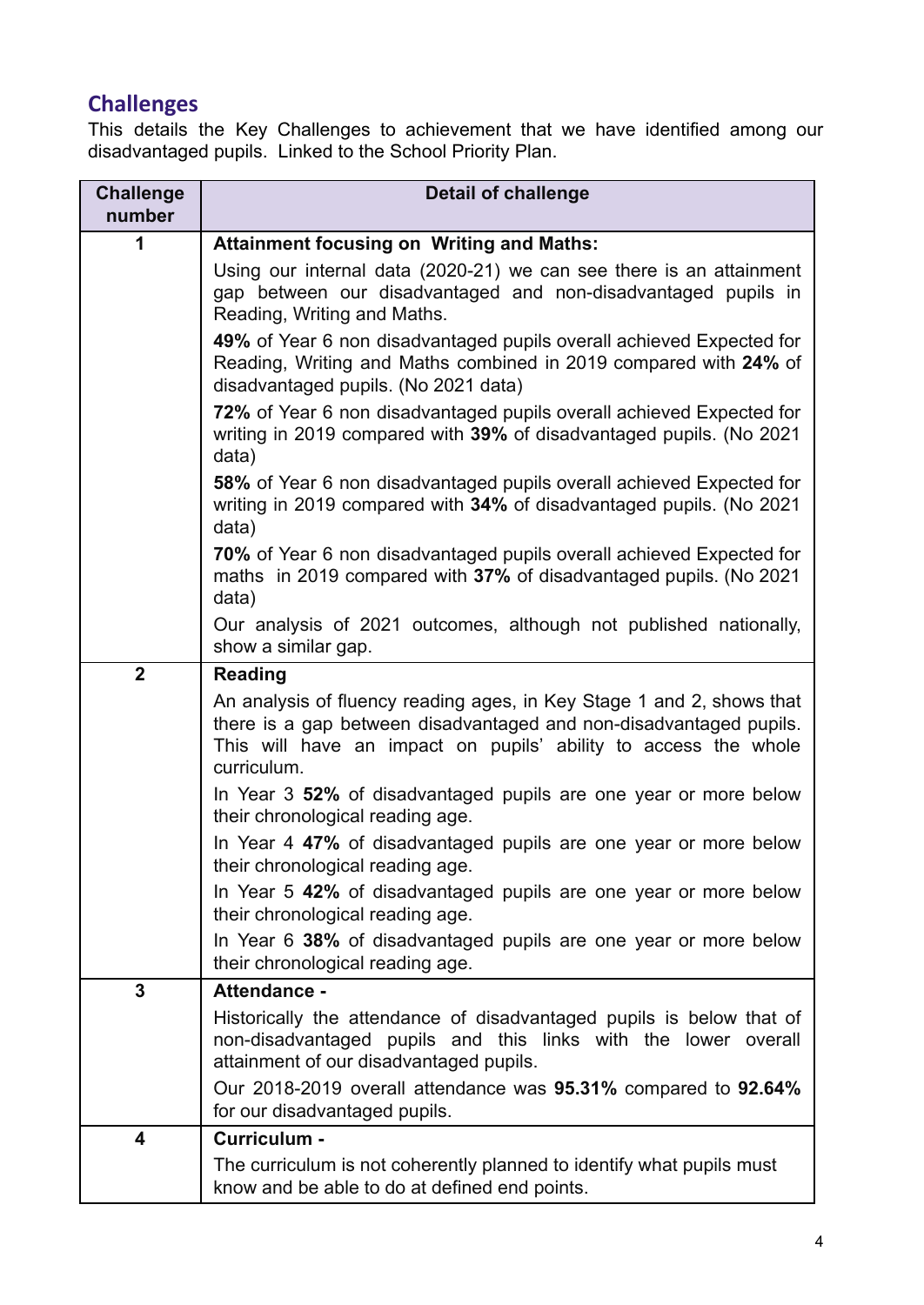|   | Scaffolding to improve knowledge, skills, fluency and independence for<br>disadvantaged pupils is limited.                                                                                                                                                                          |
|---|-------------------------------------------------------------------------------------------------------------------------------------------------------------------------------------------------------------------------------------------------------------------------------------|
| 5 | <b>Aspirations-</b><br>Observations and pupil voice show that a key factor underpinning low<br>attendance and academic underperformance is low aspirations linked<br>to an unclear understanding of the opportunities available as next steps<br>amongst some disadvantaged pupils. |

### **Intended Outcomes**

This explains the outcomes we are aiming for **by the end of our current strategy plan,** and how we will measure whether they have been achieved. Note that 2019 data is used as this is nationally benchmarked.

| <b>Intended</b><br><b>Outcome</b>                                                                    | <b>Challenge</b><br>number(s)<br>addressed | <b>Success Criteria</b>                                                                          | <b>Target date</b> | 2019<br><b>National</b><br><b>Benchmark</b> |
|------------------------------------------------------------------------------------------------------|--------------------------------------------|--------------------------------------------------------------------------------------------------|--------------------|---------------------------------------------|
| Year 6 - To improve<br>outcomes for<br>Reading, writing<br>and maths<br>combined.                    | 1 & 2                                      | Disadvantaged<br>pupils to achieve at<br>least National<br>average for English<br>and Maths      | <b>July 2024</b>   | <b>RWM</b><br>Combined<br>65%               |
| To improve<br>attendance.                                                                            | 3 & 5                                      | Disadvantaged<br>pupils attendance<br>to be above<br><b>National Average</b>                     | <b>July 2024</b>   | 96%                                         |
| To ensure we have<br>an ambitious broad<br>and balanced<br>curriculum for<br>disadvantaged<br>pupils | $\overline{4}$                             | Disadvantaged<br>pupils are<br>accessing a wide<br>range of extra<br>curricular<br>opportunities | <b>July 2024</b>   | N/A                                         |
| <b>Fixed Term</b><br>Exclusions reduced                                                              | 3 & 5                                      | Disadvantaged<br>pupils Fixed Term<br>Exclusion rate to bel<br>below national                    | <b>July 2024</b>   | 5.36%                                       |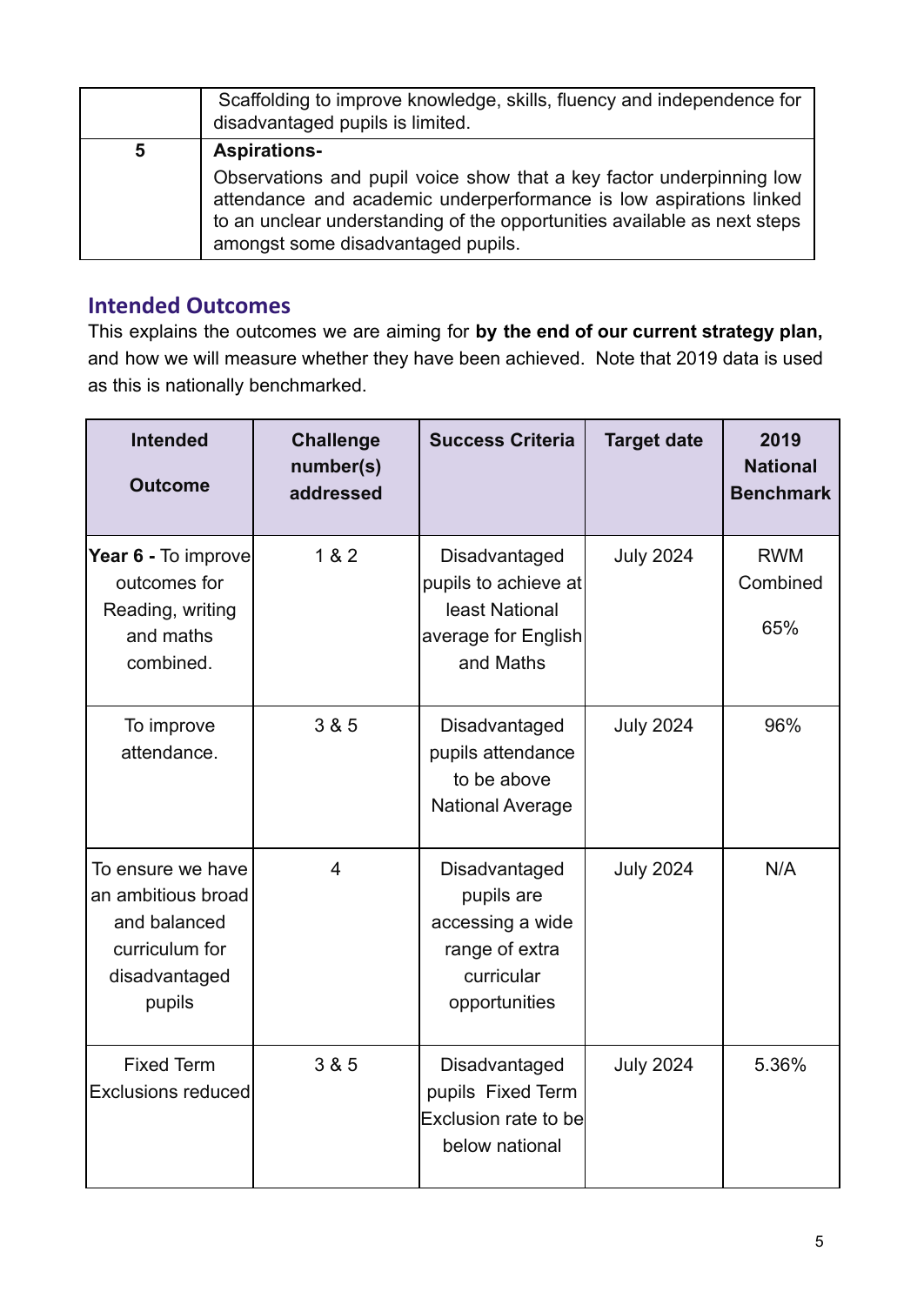## **Activity in this academic year**

This details how we intend to spend our pupil premium (and recovery premium funding) **this academic year** to address the challenges listed above.

# **Teaching**

## **Budgeted cost: £ 110,290.20**

| <b>Activity</b>                                                                                                                         | <b>Evidence that supports this</b><br>approach                                                                                                                                                                                                                                                                                                                   | Challenge number(s)<br>addressed |
|-----------------------------------------------------------------------------------------------------------------------------------------|------------------------------------------------------------------------------------------------------------------------------------------------------------------------------------------------------------------------------------------------------------------------------------------------------------------------------------------------------------------|----------------------------------|
| lessons, small group<br>withdrawal, one to<br>one interventions in<br><b>Writing and Maths</b>                                          | High quality support in Intensive tuition in small groups,<br>targeted at pupils' specific needs.<br>Small group tuition has an average<br>impact of four months' additional<br>progress over the course of a year.<br>https://educationendowmentfoundati<br>on.org.uk/education-evidence/teachi<br>ng-learning-toolkit/small-group-tuitio<br>n#nav-key-findings | 1                                |
| Daily 1-1 Reading<br>with highly trained<br>teaching staff in<br>Sounds Write phonics<br>programme.                                     | Effectively implement a systematic<br>phonics programme.<br>https://educationendowmentfoundati<br>on.org.uk/education-evidence/guidan<br>ce-reports/literacy-ks-1                                                                                                                                                                                                | $\overline{2}$                   |
| Implement a whole<br>school reading<br>strategy designed to<br>support reading                                                          | Using a balanced and engaging<br>approach to developing reading,<br>which integrates both decoding and<br>comprehension skills.<br>across the curriculum. https://educationendowmentfoundati<br>on.org.uk/education-evidence/guidan<br>ce-reports/literacy-ks-1                                                                                                  | $\overline{2}$                   |
| To plan a coherent<br>and well sequenced,<br>knowledge rich<br>curriculum which<br>learners with a focus<br>on disadvantaged<br>pupils. | Knowledge rich approach as one in<br>which curriculum leaders are clear<br>on the 'invaluable knowledge they<br>want their pupils to know'.<br>meets the needs of all https://educationendowmentfoundati<br>on.org.uk/news/eef-blog-what-do-we<br>-mean-by-knowledge-rich-anyway                                                                                 | $\overline{\mathbf{4}}$          |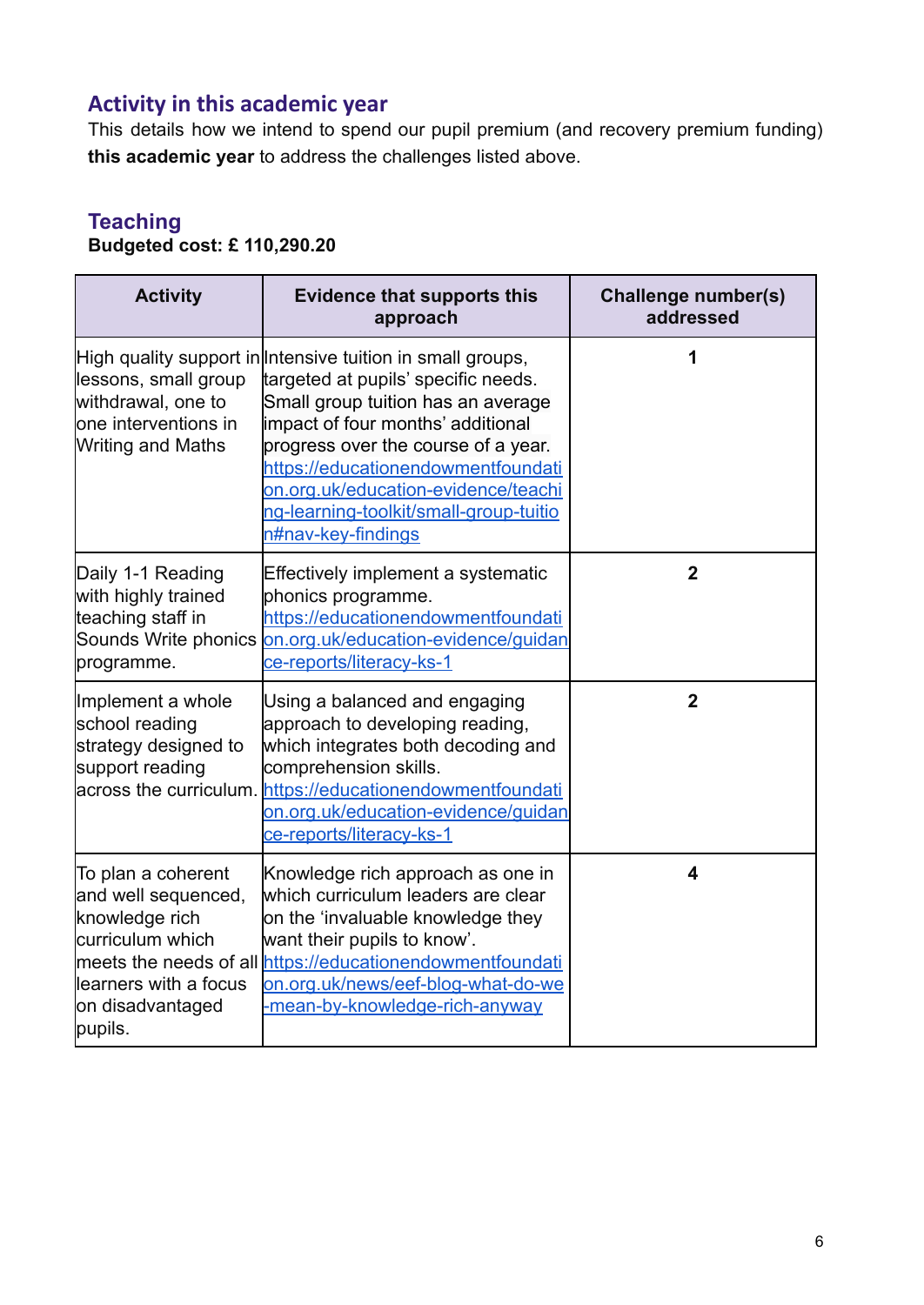### **Targeted academic support (for example, tutoring, one-to-one support structured interventions)**

# **Budgeted cost: £28,848**

| <b>Activity</b>                                                                                                                                                                                                                                                                                                                                                           | <b>Evidence that supports this</b><br>approach                                                                                                                                                                                                                                                                                                                                                                     | Challenge number(s)<br>addressed |
|---------------------------------------------------------------------------------------------------------------------------------------------------------------------------------------------------------------------------------------------------------------------------------------------------------------------------------------------------------------------------|--------------------------------------------------------------------------------------------------------------------------------------------------------------------------------------------------------------------------------------------------------------------------------------------------------------------------------------------------------------------------------------------------------------------|----------------------------------|
| To employ an<br>Intervention tutor<br>for Maths - high<br>quality support in<br>lessons, small<br>group withdrawal,<br>one to one<br>interventions                                                                                                                                                                                                                        | <b>EEf toolkit shows intensive tuition</b><br>in small groups, targeted at<br>pupils' specific needs as having<br>high impact.<br>https://educationendowmentfound<br>ation.org.uk/education-evidence/t<br>eaching-learning-toolkit/small-gro<br>up-tuition#nav-key-findings                                                                                                                                        | 1                                |
| To employ an<br>Intervention tutor<br>for Reading - high<br>quality support in<br>lessons, small<br>group withdrawal,<br>one to one<br>interventions in<br>Reading and<br>Writing                                                                                                                                                                                         | <b>EEf toolkit shows intensive tuition</b><br>in small groups, targeted at<br>pupils' specific needs as having<br>high impact.<br>https://educationendowmentfound<br>ation.org.uk/education-evidence/t<br>eaching-learning-toolkit/small-gro<br>up-tuition#nav-key-findings                                                                                                                                        | 1                                |
| Engaging with the<br><b>National Tutoring</b><br>Programme to<br>provide a blend of<br>tuition, mentoring<br>and school-led<br>tutoring for pupils<br>whose education<br>has been most<br>impacted by the<br>pandemic. A<br>significant<br>proportion of the<br>pupils who receive<br>tutoring will be<br>disadvantaged,<br>including those<br>who are high<br>attainers. | Tuition targeted at specific<br>needs and knowledge gaps can<br>be an effective method to<br>support low attaining pupils or<br>those falling behind, both<br>one-to-one and in small groups<br>https://educationendowmentfoun<br>dation.org.uk/education-evidenc<br>e/teaching-learning-toolkit/small-<br>group-tuition#nav-key-findings<br>One to one tuition   EEF<br>(educationendowmentfoundation<br>.org.uk) | 1                                |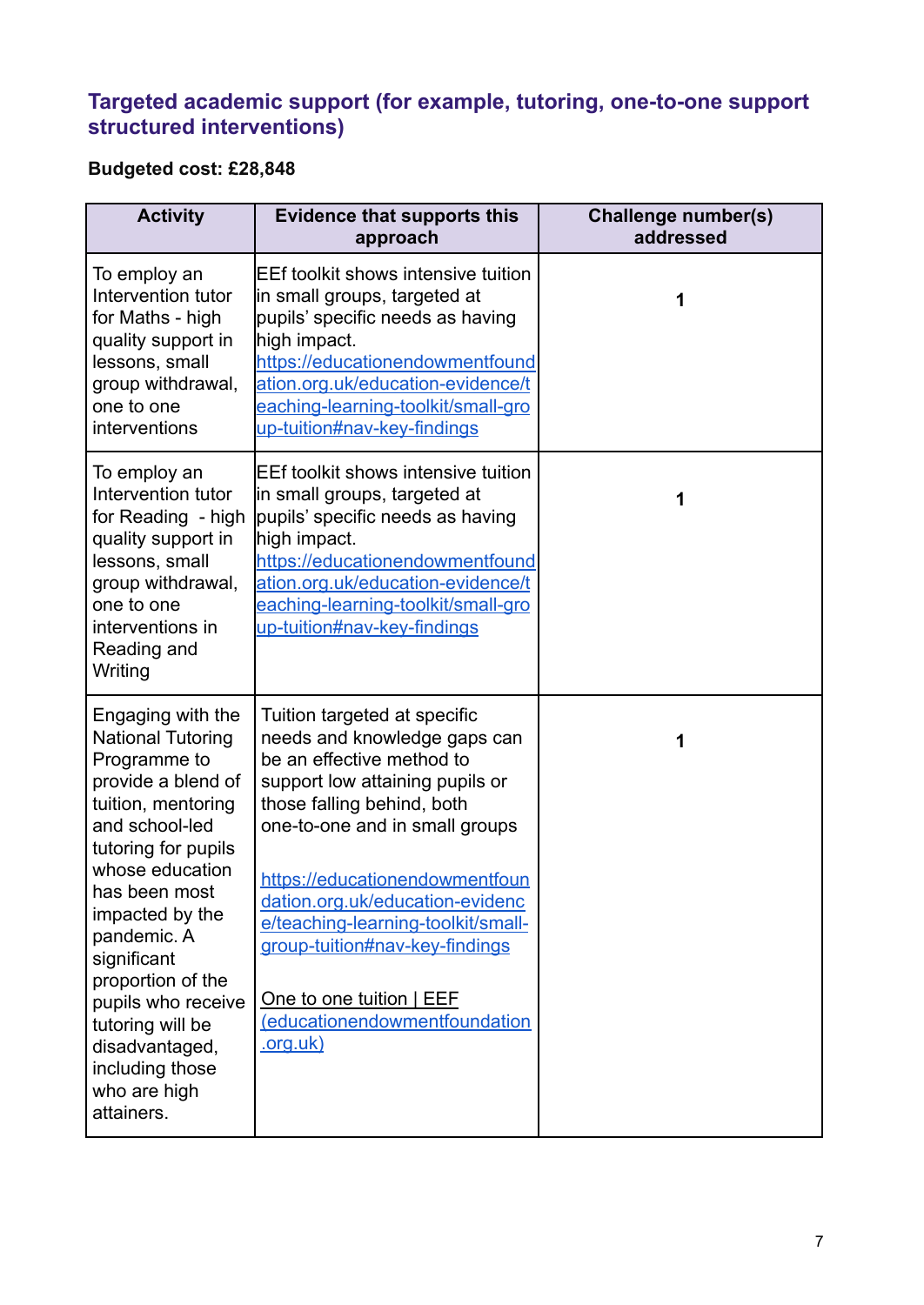# **Wider strategies (for example, related to attendance, behaviour, wellbeing)**

## **Budgeted cost: £5000**

| <b>Activity</b>                                                                                                                                                                                      | <b>Evidence that supports this</b><br>approach                                                                                       | Challenge number(s)<br>addressed |
|------------------------------------------------------------------------------------------------------------------------------------------------------------------------------------------------------|--------------------------------------------------------------------------------------------------------------------------------------|----------------------------------|
| Targeted support<br>for PPG pupils<br>with low<br>attendance<br>including<br>embedding<br>principles of good<br>practice set out in<br>DfE's <b>Improving</b><br><b>School Attendance</b><br>advice. | The DfE guidance has been<br>informed by engagement with<br>schools that have significantly<br>reduced persistent absence<br>levels. | 3                                |
| <b>Ensure that PPG</b><br>pupils are not<br>disadvantaged<br>from accessing<br>school life and the<br>wider curriculum<br>entitlement<br>(Uniform fund and<br>support for trips)                     | In school, evidence shows that<br>removing barriers to accessing<br>high cost activities supports<br>pupils' progress.               | 4                                |

**Total budgeted cost: £147,538.20**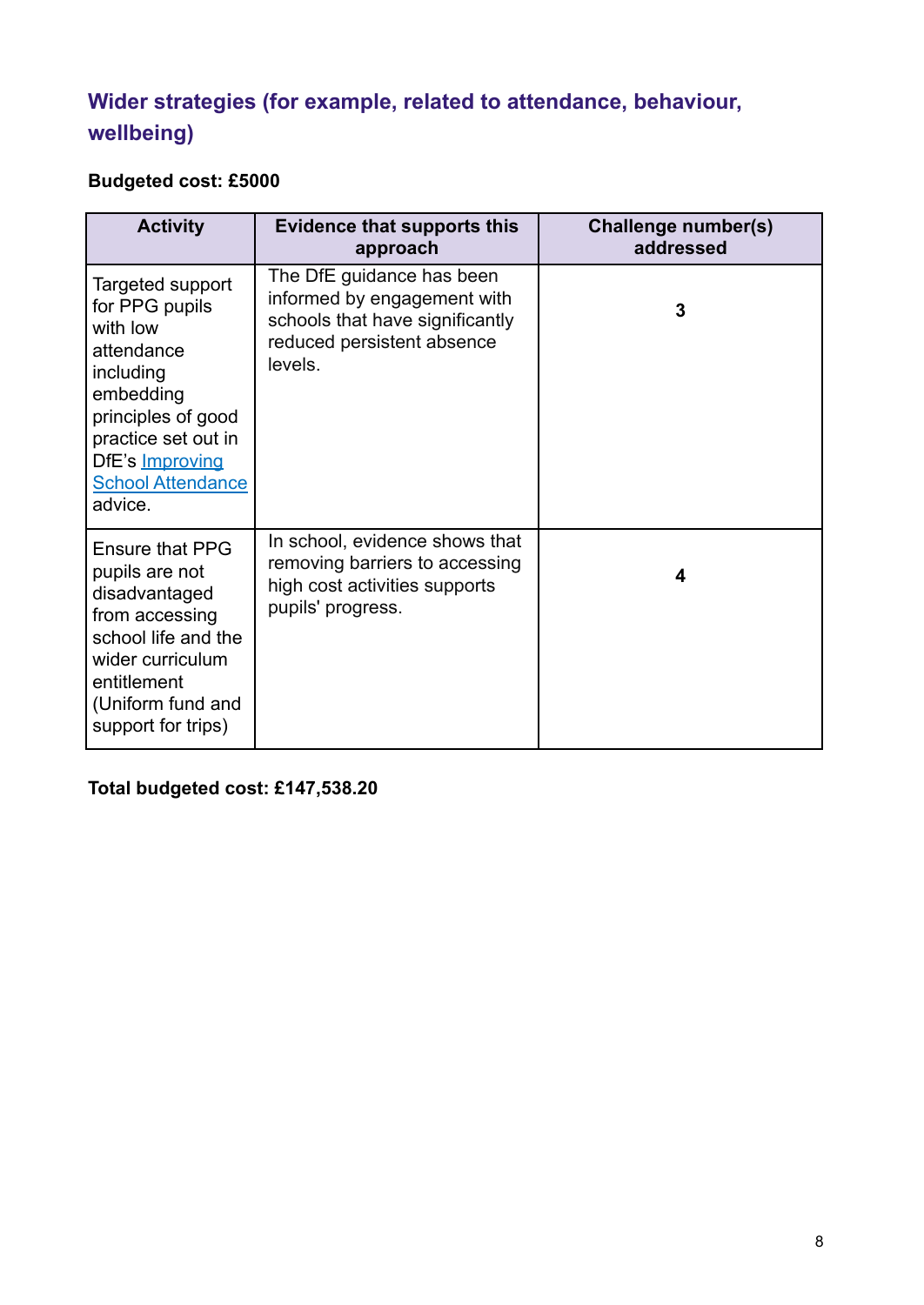#### **Part B: Review of outcomes in the previous academic year**

#### **Pupil premium strategy outcomes**

This details the impact that our pupil premium activity had on pupils in the 2020 to 2021 academic year.

### **Teaching**

Teachers have been trained in the Phonics Sounds Write programme and this has had a positive impact on teaching and learning of reading. This will continue to be developed and embedded in 2021 - 22 because of an identified need to improve reading ages for disadvantaged pupils.

Teachers have received training from English Consultant Jane Branson. This has supported the range of texts the pupils have accessed and has developed consistency in the approach to teaching reading.

We purchased Bedrock vocabulary builder and Doodle Maths online programmes to support the pupils with focused support targeted to need throughout the lockdown and have continued to build upon this for home learning. Doodle Maths data demonstrates that more children are engaging with this for daily fluency practice and Doodle Maths club has been over-subscribed.

Teachers have received training through the Maths Hub with lead teachers disseminating to all staff. This has raised the profile of fluency facts across the school. All teachers and TAs received training in using the Ready to Progress materials to support small group interventions. This has supported consistency in intervention support.

#### **Targeted Support**

Reading intervention remains a priority as identified above. The Phonics Sounds Write programme will continue to be used to improve the reading ages of disadvantaged pupils.

Other targeted support strategies continued during the partial school closures.

Identified pupils received daily one to one reading via Google Meet with a trained teaching assistant.

#### **Wider Strategies**